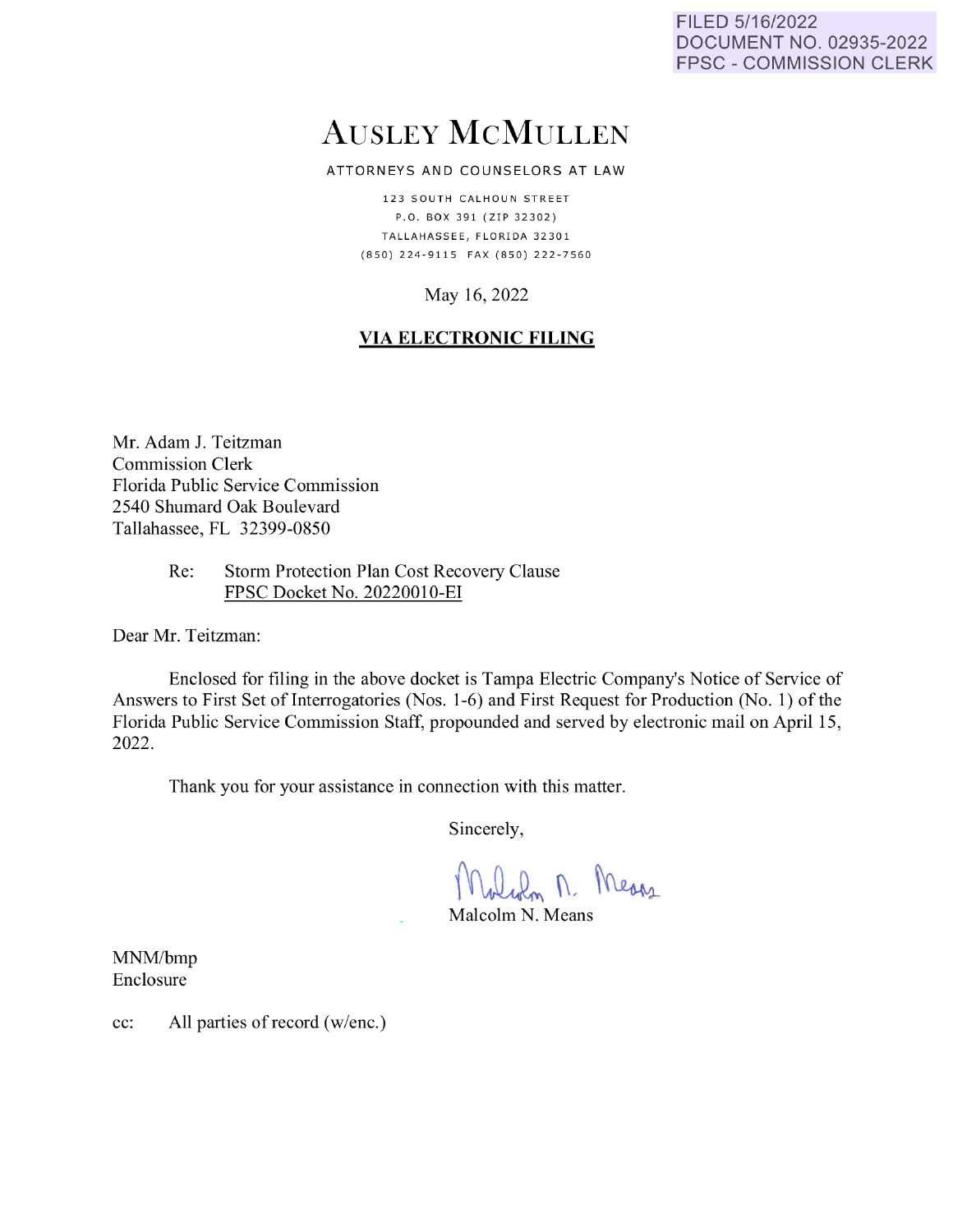#### BEFORE THE FLORIDA PUBLIC SERVICE COMMISSION

In re: Storm Protection Plan ) DOCKET NO. 20220010-EI Cost Recovery Clause ) FILED: May 16, 2022

### **TAMPA ELECTRIC COMPANY'S NOTICE OF SERVICE OF ANSWERS TO FIRST SET OF INTERROGATORIES (NOS. 1-6) AND FIRST REQUEST FOR PRODUCTION OF DOCUMENTS (NO. 1) OF THE FLORIDA PUBLIC SERVICE COMMISSION STAFF**

Tampa Electric Company has this date furnished via email to Shaw Stiller, Office of General Counsel, Florida Public Service Commission, 2540 Shumard Oak Blvd., Tallahassee, FL 32399-0850, its answers to Staff's First Set of Interrogatories (Nos. 1-6) and First Request for Production (No. 1), propounded and served by electronic mail on April 15, 2022.

DATED this 16th day of May 2022.

Respectfully submitted,

 $-$ 

J. JEFFRY WAHLEN jwahlen@ausley.com MALCOLM N. MEANS mmeans@ausley.com Ausley McMullen Post Office Box 391 Tallahassee, FL 32302 (850) 224-9115

ATTORNEYS FOR TAMPA ELECTRIC COMPANY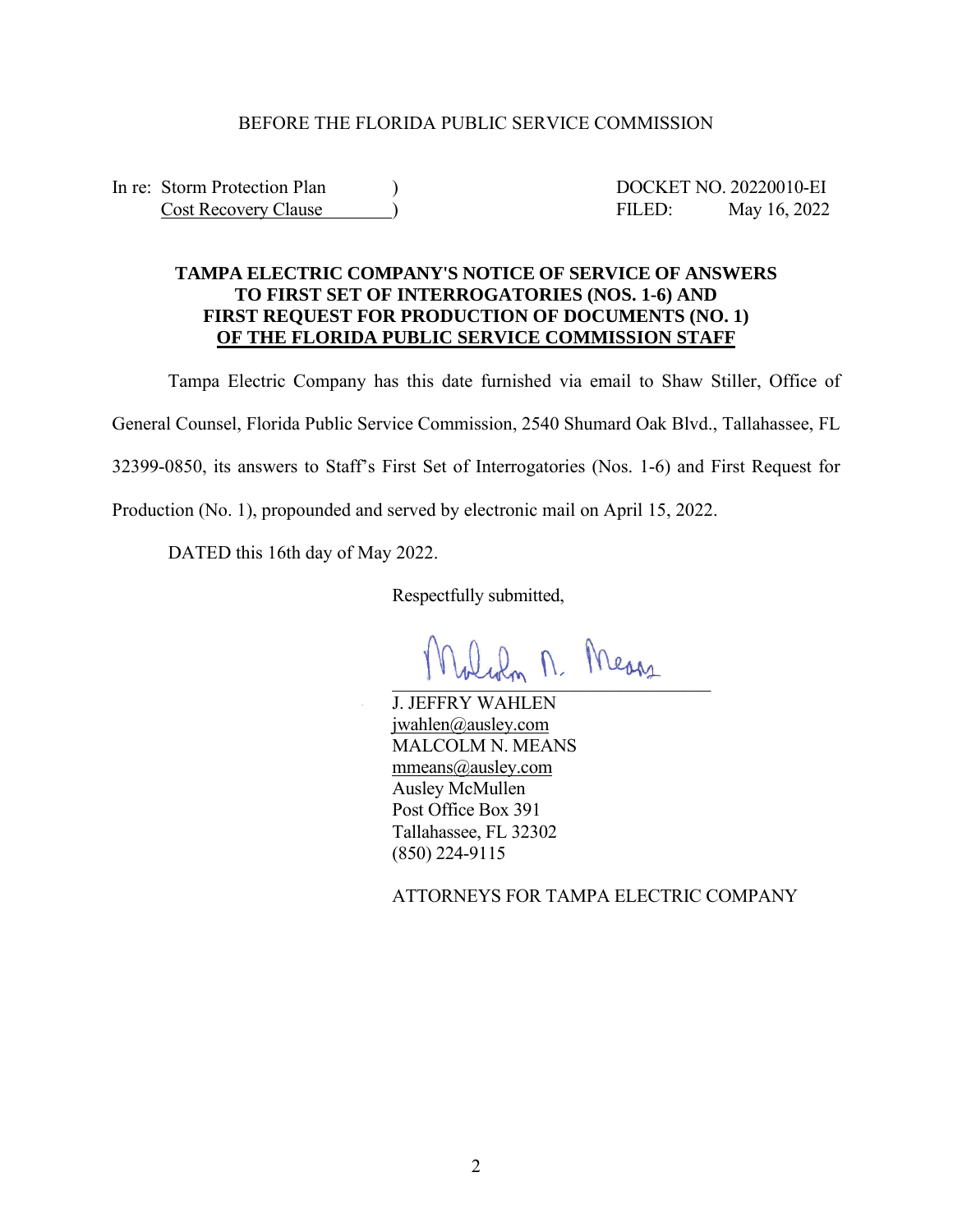#### **CERTIFICATE OF SERVICE**

I HEREBY CERTIFY that a true and correct copy of the foregoing Notice of Service, filed on behalf of Tampa Electric Company, has been furnished by electronic mail on this 16th day of May 2022 to the following:

Bianca Lherisson Shaw Stiller Office of General Counsel Florida Public Service Commission Room 390L – Gerald L. Gunter Building 2540 Shumard Oak Boulevard Tallahassee, FL 32399-0850 blheriss@psc.state.fl.us sstiller@psc.state.fl.us

Richard Gentry Charles Rehwinkel Patricia A. Christensen Stephanie Morse Anastacia Pirrello Mary Wessling Office of Public Counsel 111 West Madison Street, Room 812 Tallahassee, FL 32399-1400 gentry.richard@leg.state.fl.us rehwinkel.charles@leg.state.fl.us christensen.patty@leg.state.fl.us morse.stephanie@leg.state.fl.us pirrello.anastacia@leg.state.fl.us wessling.mary@leg.state.fl.us

Mr. Matthew R. Bernier Mr. Robert Pickels Ms. Stephanie A. Cuello Duke Energy Florida, LLC 106 E. College Avenue, Suite 800 Tallahassee, FL 32301-7740 matthew.bernier@duke-energy.com Robert.pickels@duke-energy.com stephanie.cuello@duke-energy.com

Mr. Kenneth A. Hoffman Florida Power & Light Company 134 W. Jefferson Street Tallahassee, FL 32301 ken.hoffman@fpl.com

Jason A. Higginbotham Christopher T. Wright Florida Power & Light Company 700 Universe Boulevard Juno Beach, FL 33408-0420 jason.higginbotham@fpl.com christopher.wright@fpl.com

Jon C. Moyle, Jr. Karen A. Putnal Moyle Law Firm, P.A. 118 N. Gadsden Street Tallahassee, FL 32301 jmoyle@moylelaw.com kputnal@moylelaw.com mqualls@moylelaw.com

Ms. Maria J. Moncada Florida Power & Light Company 700 Universe Boulevard (LAW/JB) Juno Beach, FL 33408-0420 maria.moncada@fpl.com

James W. Brew Laura Wynn Baker Stone Mattheis Xenopoulos & Brew, P.C. 1025 Thomas Jefferson Street, NW Ste. 800 West Washington, D.C. 20007-5201 jbrew@smxblaw.com lwb@smxblaw.com